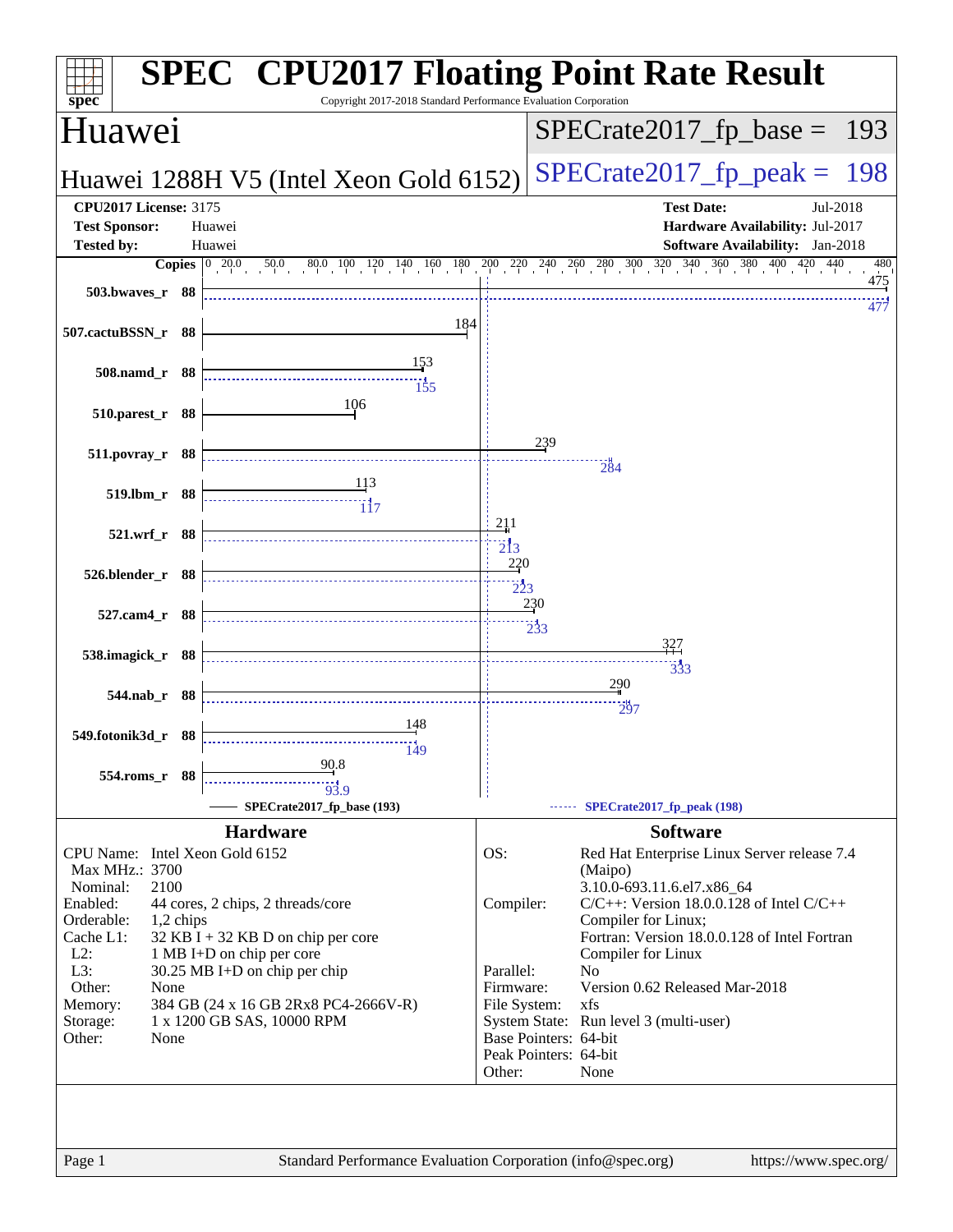| <b>SPEC CPU2017 Floating Point Rate Result</b><br>Copyright 2017-2018 Standard Performance Evaluation Corporation |                     |                |       |                |              |                |              |               |                               |              |                                        |              |                |              |
|-------------------------------------------------------------------------------------------------------------------|---------------------|----------------|-------|----------------|--------------|----------------|--------------|---------------|-------------------------------|--------------|----------------------------------------|--------------|----------------|--------------|
| $\overline{\text{spec}^*}$<br>Huawei                                                                              |                     |                |       |                |              |                |              |               | $SPECTate2017_fp\_base = 193$ |              |                                        |              |                |              |
| Huawei 1288H V5 (Intel Xeon Gold 6152)                                                                            |                     |                |       |                |              |                |              |               | $SPECTate2017$ _fp_peak = 198 |              |                                        |              |                |              |
| <b>CPU2017 License: 3175</b>                                                                                      |                     |                |       |                |              |                |              |               |                               |              | <b>Test Date:</b>                      |              | Jul-2018       |              |
| <b>Test Sponsor:</b>                                                                                              | Huawei              |                |       |                |              |                |              |               |                               |              | Hardware Availability: Jul-2017        |              |                |              |
| <b>Tested by:</b>                                                                                                 | Huawei              |                |       |                |              |                |              |               |                               |              | <b>Software Availability:</b> Jan-2018 |              |                |              |
| <b>Results Table</b>                                                                                              |                     |                |       |                |              |                |              |               |                               |              |                                        |              |                |              |
|                                                                                                                   | <b>Base</b><br>Peak |                |       |                |              |                |              |               |                               |              |                                        |              |                |              |
| <b>Benchmark</b>                                                                                                  | <b>Copies</b>       | <b>Seconds</b> | Ratio | <b>Seconds</b> | <b>Ratio</b> | <b>Seconds</b> | <b>Ratio</b> | <b>Copies</b> | <b>Seconds</b>                | <b>Ratio</b> | <b>Seconds</b>                         | <b>Ratio</b> | <b>Seconds</b> | <b>Ratio</b> |
| 503.bwaves_r                                                                                                      | 88                  | 1855           | 476   | 1857           | 475          | 1856           | 475          | 88            | 1853                          | 476          | 1850                                   | 477          | 1852           | 477          |
| 507.cactuBSSN r                                                                                                   | 88                  | 606            | 184   | 607            | 184          | 607            | 184          | 88            | 606                           | 184          | 607                                    | 184          | 607            | 184          |
| $508$ .namd $r$                                                                                                   | 88                  | 546            | 153   | 545            | 153          | 549            | 152          | 88            | 539                           | 155          | 540                                    | 155          | 538            | 155          |
| 510.parest_r                                                                                                      | 88                  | 2187           | 105   | 2172           | 106          | 2174           | 106          | 88            | 2187                          | 105          | 2172                                   | 106          | 2174           | <b>106</b>   |
| 511.povray_r                                                                                                      | 88                  | 860            | 239   | 864            | 238          | 861            | 239          | 88            | <b>723</b>                    | 284          | 723                                    | 284          | 728            | 282          |
| 519.lbm r                                                                                                         | 88                  | 818            | 113   | 817            | 113          | 819            | 113          | 88            | 795                           | 117          | 796                                    | 117          | 795            | <b>117</b>   |
| $521$ .wrf r                                                                                                      | 88                  | 927            | 213   | 933            | 211          | 936            | 211          | 88            | 924                           | 213          | 922                                    | 214          | 925            | 213          |
| 526.blender r                                                                                                     | 88                  | 609            | 220   | 609            | 220          | 609            | 220          | 88            | 601                           | 223          | 604                                    | 222          | 601            | 223          |
| 527.cam4_r                                                                                                        | 88                  | 668            | 230   | 668            | 230          | 668            | 230          | 88            | 661                           | 233          | 662                                    | 232          | 661            | 233          |
| 538.imagick r                                                                                                     | 88                  | 669            | 327   | 657            | 333          | 679            | 323          | 88            | 658                           | 333          | 660                                    | 332          | 658            | 333          |
| $544$ .nab r                                                                                                      | 88                  | 509            | 291   | 510            | <b>290</b>   | 512            | 289          | 88            | 499                           | 297          | 499                                    | 297          | 503            | 294          |
| 549.fotonik3d r                                                                                                   | 88                  | 2311           | 148   | 2310           | 148          | 2308           | 149          | 88            | 2309                          | 149          | 2309                                   | 149          | 2309           | 149          |
| 554.roms_r                                                                                                        | 88                  | 1542           | 90.7  | 1533           | 91.2         | 1540           | 90.8         | 88            | 1489                          | 93.9         | 1485                                   | 94.1         | 1497           | 93.4         |

**[SPECrate2017\\_fp\\_base =](http://www.spec.org/auto/cpu2017/Docs/result-fields.html#SPECrate2017fpbase) 193**

**[SPECrate2017\\_fp\\_peak =](http://www.spec.org/auto/cpu2017/Docs/result-fields.html#SPECrate2017fppeak) 198**

Results appear in the [order in which they were run.](http://www.spec.org/auto/cpu2017/Docs/result-fields.html#RunOrder) Bold underlined text [indicates a median measurement.](http://www.spec.org/auto/cpu2017/Docs/result-fields.html#Median)

#### **[Submit Notes](http://www.spec.org/auto/cpu2017/Docs/result-fields.html#SubmitNotes)**

 The numactl mechanism was used to bind copies to processors. The config file option 'submit' was used to generate numactl commands to bind each copy to a specific processor. For details, please see the config file.

#### **[Operating System Notes](http://www.spec.org/auto/cpu2017/Docs/result-fields.html#OperatingSystemNotes)**

Stack size set to unlimited using "ulimit -s unlimited"

#### **[General Notes](http://www.spec.org/auto/cpu2017/Docs/result-fields.html#GeneralNotes)**

Environment variables set by runcpu before the start of the run: LD\_LIBRARY\_PATH = "/spec2017/lib/ia32:/spec2017/lib/intel64:/spec2017/je5.0.1-32:/spec2017/je5.0.1-64" Binaries compiled on a system with 1x Intel Core i7-4790 CPU + 32GB RAM memory using Redhat Enterprise Linux 7.4 Transparent Huge Pages enabled by default Prior to runcpu invocation Filesystem page cache synced and cleared with:

sync; echo 3> /proc/sys/vm/drop\_caches

runcpu command invoked through numactl i.e.:

numactl --interleave=all runcpu <etc>

 Yes: The test sponsor attests, as of date of publication, that CVE-2017-5754 (Meltdown) is mitigated in the system as tested and documented.

**(Continued on next page)**

| Page 2<br>Standard Performance Evaluation Corporation (info@spec.org)<br>https://www.spec.org/ |
|------------------------------------------------------------------------------------------------|
|------------------------------------------------------------------------------------------------|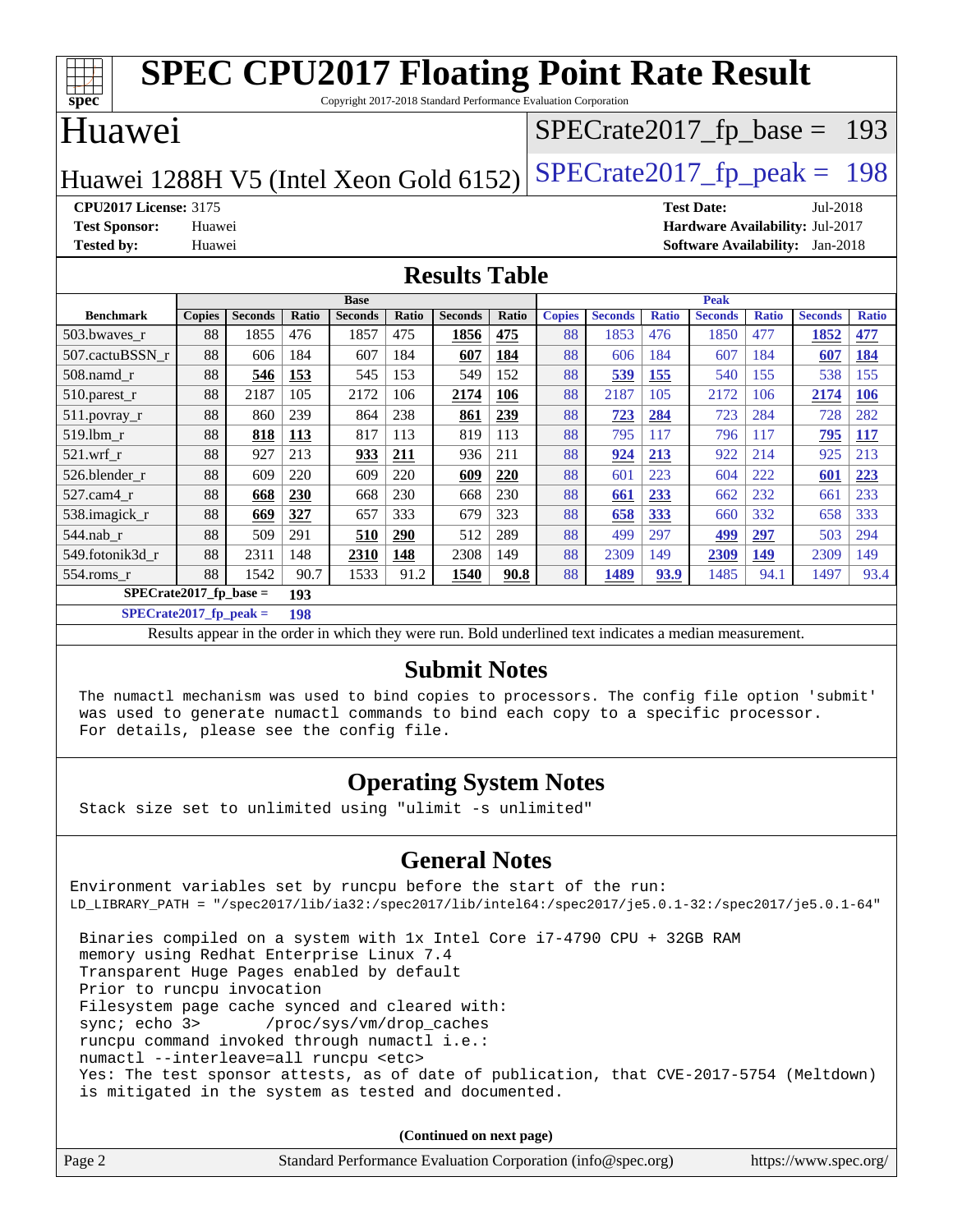

# **[SPEC CPU2017 Floating Point Rate Result](http://www.spec.org/auto/cpu2017/Docs/result-fields.html#SPECCPU2017FloatingPointRateResult)**

Copyright 2017-2018 Standard Performance Evaluation Corporation

### Huawei

[SPECrate2017\\_fp\\_base =](http://www.spec.org/auto/cpu2017/Docs/result-fields.html#SPECrate2017fpbase) 193

### Huawei 1288H V5 (Intel Xeon Gold 6152) SPECrate  $2017$  fp peak = 198

**[Tested by:](http://www.spec.org/auto/cpu2017/Docs/result-fields.html#Testedby)** Huawei **[Software Availability:](http://www.spec.org/auto/cpu2017/Docs/result-fields.html#SoftwareAvailability)** Jan-2018

**[CPU2017 License:](http://www.spec.org/auto/cpu2017/Docs/result-fields.html#CPU2017License)** 3175 **[Test Date:](http://www.spec.org/auto/cpu2017/Docs/result-fields.html#TestDate)** Jul-2018 **[Test Sponsor:](http://www.spec.org/auto/cpu2017/Docs/result-fields.html#TestSponsor)** Huawei **[Hardware Availability:](http://www.spec.org/auto/cpu2017/Docs/result-fields.html#HardwareAvailability)** Jul-2017

#### **[General Notes \(Continued\)](http://www.spec.org/auto/cpu2017/Docs/result-fields.html#GeneralNotes)**

 Yes: The test sponsor attests, as of date of publication, that CVE-2017-5753 (Spectre variant 1) is mitigated in the system as tested and documented. Yes: The test sponsor attests, as of date of publication, that CVE-2017-5715 (Spectre variant 2) is mitigated in the system as tested and documented.

#### **[Platform Notes](http://www.spec.org/auto/cpu2017/Docs/result-fields.html#PlatformNotes)**

 BIOS configuration: Power Policy Set to Performance SNC Set to Enabled IMC Interleaving Set to 1-way Interleave XPT Prefetch Set to Enabled Sysinfo program /spec2017/bin/sysinfo Rev: r5797 of 2017-06-14 96c45e4568ad54c135fd618bcc091c0f running on localhost.localdomain Sun Jul 1 12:30:57 2018 SUT (System Under Test) info as seen by some common utilities. For more information on this section, see <https://www.spec.org/cpu2017/Docs/config.html#sysinfo> From /proc/cpuinfo model name : Intel(R) Xeon(R) Gold 6152 CPU @ 2.10GHz 2 "physical id"s (chips) 88 "processors" cores, siblings (Caution: counting these is hw and system dependent. The following excerpts from /proc/cpuinfo might not be reliable. Use with caution.) cpu cores : 22 siblings : 44 physical 0: cores 0 1 2 3 4 5 8 9 10 11 12 16 17 18 19 20 21 24 25 26 27 28 physical 1: cores 0 1 2 3 4 5 8 9 10 11 12 16 17 18 19 20 21 24 25 26 27 28 From lscpu: Architecture: x86\_64 CPU op-mode(s): 32-bit, 64-bit Byte Order: Little Endian  $CPU(s):$  88 On-line CPU(s) list: 0-87 Thread(s) per core: 2 Core(s) per socket: 22 Socket(s): 2 NUMA node(s): 4 Vendor ID: GenuineIntel CPU family: 6 Model: 85 Model name: Intel(R) Xeon(R) Gold 6152 CPU @ 2.10GHz Stepping: 4 **(Continued on next page)**

Page 3 Standard Performance Evaluation Corporation [\(info@spec.org\)](mailto:info@spec.org) <https://www.spec.org/>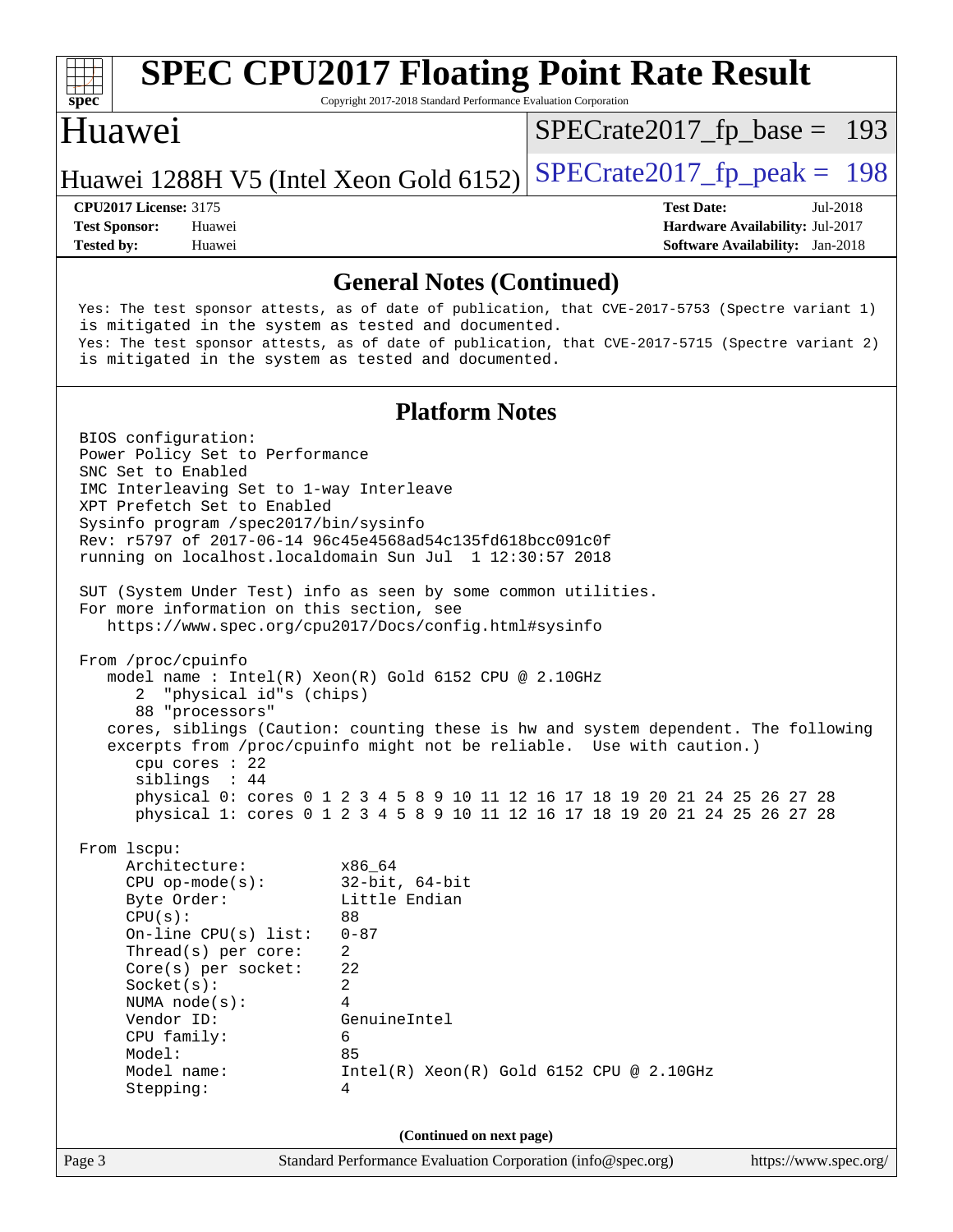| <b>SPEC CPU2017 Floating Point Rate Result</b><br>Copyright 2017-2018 Standard Performance Evaluation Corporation<br>spec                                                                                                                                                                                                                                                                                                                                                                                                                                                                                                                                                                                                                                                                                                                                                                                                                                                                                                                                                                                                                                                                                                                                                                                                                                                                                                                                                                                                                                                                                                                                                                                                                                                                                                                                                                                                                                                                   |                                                                                                                                                                                                                                                                                                            |  |  |  |  |
|---------------------------------------------------------------------------------------------------------------------------------------------------------------------------------------------------------------------------------------------------------------------------------------------------------------------------------------------------------------------------------------------------------------------------------------------------------------------------------------------------------------------------------------------------------------------------------------------------------------------------------------------------------------------------------------------------------------------------------------------------------------------------------------------------------------------------------------------------------------------------------------------------------------------------------------------------------------------------------------------------------------------------------------------------------------------------------------------------------------------------------------------------------------------------------------------------------------------------------------------------------------------------------------------------------------------------------------------------------------------------------------------------------------------------------------------------------------------------------------------------------------------------------------------------------------------------------------------------------------------------------------------------------------------------------------------------------------------------------------------------------------------------------------------------------------------------------------------------------------------------------------------------------------------------------------------------------------------------------------------|------------------------------------------------------------------------------------------------------------------------------------------------------------------------------------------------------------------------------------------------------------------------------------------------------------|--|--|--|--|
| Huawei                                                                                                                                                                                                                                                                                                                                                                                                                                                                                                                                                                                                                                                                                                                                                                                                                                                                                                                                                                                                                                                                                                                                                                                                                                                                                                                                                                                                                                                                                                                                                                                                                                                                                                                                                                                                                                                                                                                                                                                      | $SPECrate2017_fp\_base = 193$                                                                                                                                                                                                                                                                              |  |  |  |  |
| Huawei 1288H V5 (Intel Xeon Gold 6152)                                                                                                                                                                                                                                                                                                                                                                                                                                                                                                                                                                                                                                                                                                                                                                                                                                                                                                                                                                                                                                                                                                                                                                                                                                                                                                                                                                                                                                                                                                                                                                                                                                                                                                                                                                                                                                                                                                                                                      | $SPECrate2017fp peak = 198$                                                                                                                                                                                                                                                                                |  |  |  |  |
| <b>CPU2017 License: 3175</b><br><b>Test Sponsor:</b><br>Huawei<br><b>Tested by:</b><br>Huawei                                                                                                                                                                                                                                                                                                                                                                                                                                                                                                                                                                                                                                                                                                                                                                                                                                                                                                                                                                                                                                                                                                                                                                                                                                                                                                                                                                                                                                                                                                                                                                                                                                                                                                                                                                                                                                                                                               | <b>Test Date:</b><br>Jul-2018<br>Hardware Availability: Jul-2017<br><b>Software Availability:</b> Jan-2018                                                                                                                                                                                                 |  |  |  |  |
| <b>Platform Notes (Continued)</b>                                                                                                                                                                                                                                                                                                                                                                                                                                                                                                                                                                                                                                                                                                                                                                                                                                                                                                                                                                                                                                                                                                                                                                                                                                                                                                                                                                                                                                                                                                                                                                                                                                                                                                                                                                                                                                                                                                                                                           |                                                                                                                                                                                                                                                                                                            |  |  |  |  |
| 2100.000<br>CPU MHz:<br>4200.00<br>BogoMIPS:<br>Virtualization:<br>$VT - x$<br>L1d cache:<br>32K<br>Lli cache:<br>32K<br>$L2$ cache:<br>1024K<br>L3 cache:<br>30976K<br>NUMA node0 CPU(s):<br>NUMA nodel CPU(s):<br>NUMA node2 CPU(s):<br>NUMA node3 CPU(s):<br>Flags:<br>pat pse36 clflush dts acpi mmx fxsr sse sse2 ss ht tm pbe syscall nx pdpelgb rdtscp<br>lm constant_tsc art arch_perfmon pebs bts rep_good nopl xtopology nonstop_tsc<br>aperfmperf eagerfpu pni pclmulqdq dtes64 ds_cpl vmx smx est tm2 ssse3 fma cx16 xtpr<br>pdcm pcid dca sse4_1 sse4_2 x2apic movbe popcnt tsc_deadline_timer aes xsave avx<br>f16c rdrand lahf_lm abm 3dnowprefetch epb cat_13 cdp_13 invpcid_single intel_pt<br>spec_ctrl ibpb_support tpr_shadow vnmi flexpriority ept vpid fsgsbase tsc_adjust<br>bmil hle avx2 smep bmi2 erms invpcid rtm cqm mpx rdt_a avx512f avx512dq rdseed adx<br>smap clflushopt clwb avx512cd avx512bw avx512vl xsaveopt xsavec xgetbvl cqm_llc<br>cqm_occup_llc cqm_mbm_total cqm_mbm_local dtherm ida arat pln pts<br>/proc/cpuinfo cache data<br>cache size : 30976 KB<br>From numactl --hardware WARNING: a numactl 'node' might or might not correspond to a<br>physical chip.<br>$available: 4 nodes (0-3)$<br>node 0 cpus: 0 1 2 6 7 8 11 12 13 17 18 44 45 46 50 51 52 55 56 57 61 62<br>node 0 size: 96437 MB<br>node 0 free: 92838 MB<br>node 1 cpus: 3 4 5 9 10 14 15 16 19 20 21 47 48 49 53 54 58 59 60 63 64 65<br>node 1 size: 98304 MB<br>node 1 free: 94984 MB<br>node 2 cpus: 22 23 24 28 29 30 33 34 35 39 40 66 67 68 72 73 74 77 78 79 83 84<br>node 2 size: 98304 MB<br>node 2 free: 94891 MB<br>node 3 cpus: 25 26 27 31 32 36 37 38 41 42 43 69 70 71 75 76 80 81 82 85 86 87<br>node 3 size: 98304 MB<br>node 3 free: 94259 MB<br>node distances:<br>node<br>$\overline{\phantom{0}}$<br>$\mathbf{1}$<br>2<br>3<br>0 :<br>10<br>11<br>21<br>21<br>10<br>21<br>1:<br>11<br>21<br>2:<br>21<br>21<br>11<br>10<br>3:<br>21<br>21<br>11<br>10 | $0-2, 6-8, 11-13, 17, 18, 44-46, 50-52, 55-57, 61, 62$<br>$3-5, 9, 10, 14-16, 19-21, 47-49, 53, 54, 58-60, 63-65$<br>22-24, 28-30, 33-35, 39, 40, 66-68, 72-74, 77-79, 83, 84<br>25-27, 31, 32, 36-38, 41-43, 69-71, 75, 76, 80-82, 85-87<br>fpu vme de pse tsc msr pae mce cx8 apic sep mtrr pge mca cmov |  |  |  |  |
| (Continued on next page)                                                                                                                                                                                                                                                                                                                                                                                                                                                                                                                                                                                                                                                                                                                                                                                                                                                                                                                                                                                                                                                                                                                                                                                                                                                                                                                                                                                                                                                                                                                                                                                                                                                                                                                                                                                                                                                                                                                                                                    |                                                                                                                                                                                                                                                                                                            |  |  |  |  |
| Standard Performance Evaluation Corporation (info@spec.org)<br>Page 4                                                                                                                                                                                                                                                                                                                                                                                                                                                                                                                                                                                                                                                                                                                                                                                                                                                                                                                                                                                                                                                                                                                                                                                                                                                                                                                                                                                                                                                                                                                                                                                                                                                                                                                                                                                                                                                                                                                       | https://www.spec.org/                                                                                                                                                                                                                                                                                      |  |  |  |  |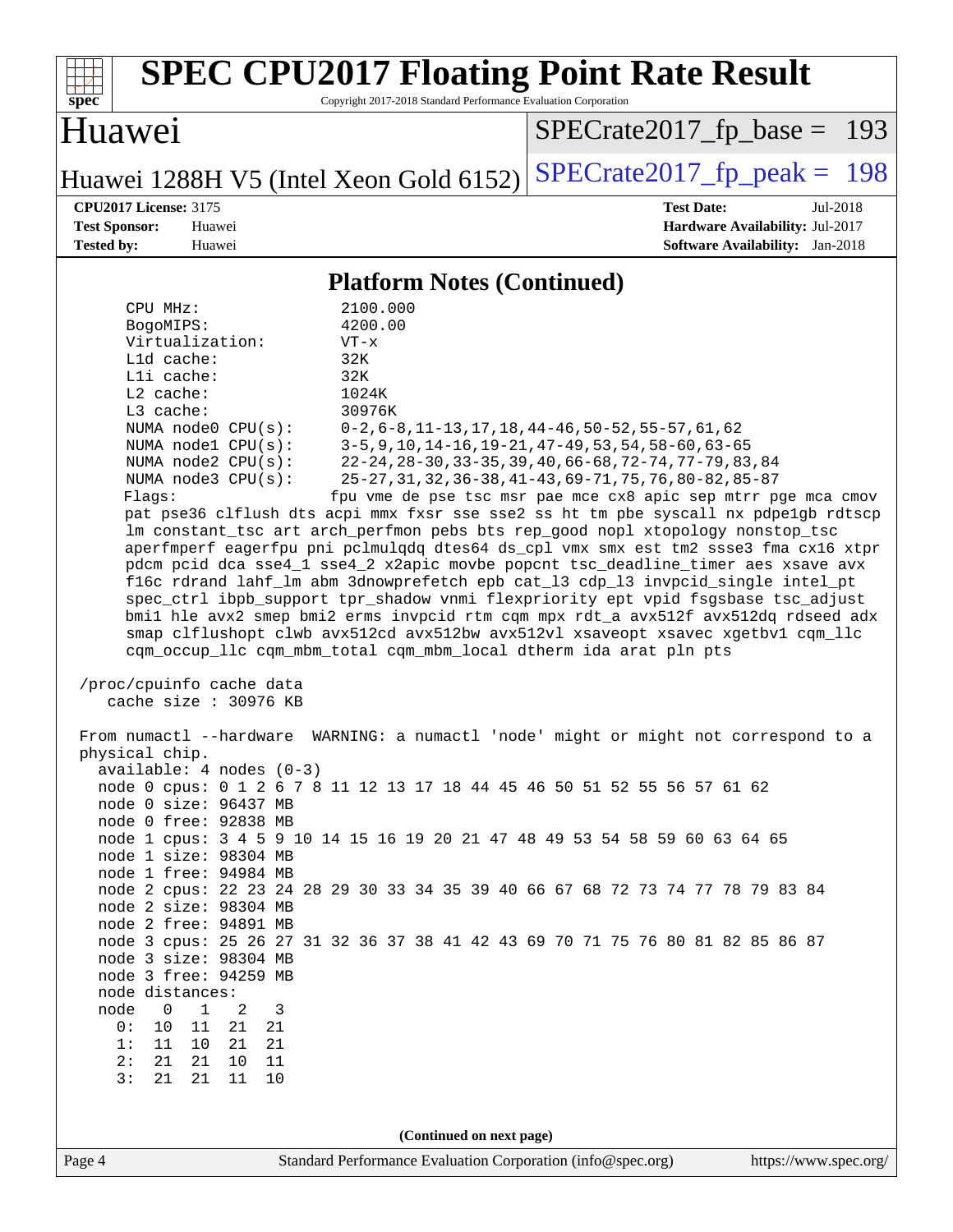| <b>SPEC CPU2017 Floating Point Rate Result</b><br>Copyright 2017-2018 Standard Performance Evaluation Corporation<br>spec <sup>®</sup>                                                                                                                                                                                                                                                                                                                                                                                                                                                                                                                                                                                                                                                                                                                                                                                                                                                                                                                                                                                                                                                                                                                                                                                                                                                                                                                                                                                                                                                                                 |                                                                                                            |
|------------------------------------------------------------------------------------------------------------------------------------------------------------------------------------------------------------------------------------------------------------------------------------------------------------------------------------------------------------------------------------------------------------------------------------------------------------------------------------------------------------------------------------------------------------------------------------------------------------------------------------------------------------------------------------------------------------------------------------------------------------------------------------------------------------------------------------------------------------------------------------------------------------------------------------------------------------------------------------------------------------------------------------------------------------------------------------------------------------------------------------------------------------------------------------------------------------------------------------------------------------------------------------------------------------------------------------------------------------------------------------------------------------------------------------------------------------------------------------------------------------------------------------------------------------------------------------------------------------------------|------------------------------------------------------------------------------------------------------------|
| Huawei                                                                                                                                                                                                                                                                                                                                                                                                                                                                                                                                                                                                                                                                                                                                                                                                                                                                                                                                                                                                                                                                                                                                                                                                                                                                                                                                                                                                                                                                                                                                                                                                                 | $SPECrate2017_fp\_base = 193$                                                                              |
| Huawei 1288H V5 (Intel Xeon Gold 6152)                                                                                                                                                                                                                                                                                                                                                                                                                                                                                                                                                                                                                                                                                                                                                                                                                                                                                                                                                                                                                                                                                                                                                                                                                                                                                                                                                                                                                                                                                                                                                                                 | $SPECrate2017fp peak = 198$                                                                                |
| <b>CPU2017 License: 3175</b><br><b>Test Sponsor:</b><br>Huawei<br><b>Tested by:</b><br>Huawei                                                                                                                                                                                                                                                                                                                                                                                                                                                                                                                                                                                                                                                                                                                                                                                                                                                                                                                                                                                                                                                                                                                                                                                                                                                                                                                                                                                                                                                                                                                          | <b>Test Date:</b><br>Jul-2018<br>Hardware Availability: Jul-2017<br><b>Software Availability:</b> Jan-2018 |
| <b>Platform Notes (Continued)</b>                                                                                                                                                                                                                                                                                                                                                                                                                                                                                                                                                                                                                                                                                                                                                                                                                                                                                                                                                                                                                                                                                                                                                                                                                                                                                                                                                                                                                                                                                                                                                                                      |                                                                                                            |
| From /proc/meminfo<br>MemTotal:<br>394174208 kB<br>HugePages_Total:<br>0<br>Hugepagesize:<br>2048 kB<br>From /etc/*release* /etc/*version*<br>os-release:<br>NAME="Red Hat Enterprise Linux Server"<br>VERSION="7.4 (Maipo)"<br>ID="rhel"<br>ID_LIKE="fedora"<br>VARIANT="Server"<br>VARIANT ID="server"<br>VERSION_ID="7.4"<br>PRETTY_NAME="Red Hat Enterprise Linux Server 7.4 (Maipo)"<br>redhat-release: Red Hat Enterprise Linux Server release 7.4 (Maipo)<br>system-release: Red Hat Enterprise Linux Server release 7.4 (Maipo)<br>system-release-cpe: cpe:/o:redhat:enterprise_linux:7.4:ga:server<br>uname $-a$ :<br>Linux localhost.localdomain 3.10.0-693.11.6.el7.x86_64 #1 SMP Thu Dec 28 14:23:39 EST<br>2017 x86_64 x86_64 x86_64 GNU/Linux<br>run-level 3 Jun 28 17:01<br>SPEC is set to: /spec2017<br>Type Size Used Avail Use% Mounted on<br>Filesystem<br>34G 1.8T<br>/dev/mapper/rhel-root xfs<br>1.8T<br>Additional information from dmidecode follows. WARNING: Use caution when you interpret<br>this section. The 'dmidecode' program reads system data which is "intended to allow<br>hardware to be accurately determined", but the intent may not be met, as there are<br>frequent changes to hardware, firmware, and the "DMTF SMBIOS" standard.<br>BIOS INSYDE Corp. 0.62 03/26/2018<br>Memory:<br>24x Samsung M393A2K43BB1-CTD 16 GB 2 rank 2666<br>(End of data from sysinfo program)<br><b>Compiler Version Notes</b><br>CC 519.1bm_r(base) 538.imagick_r(base, peak) 544.nab_r(base)<br>icc (ICC) 18.0.0 20170811<br>Copyright (C) 1985-2017 Intel Corporation. All rights reserved. | $2\frac{8}{1}$ /<br>------------------------                                                               |
|                                                                                                                                                                                                                                                                                                                                                                                                                                                                                                                                                                                                                                                                                                                                                                                                                                                                                                                                                                                                                                                                                                                                                                                                                                                                                                                                                                                                                                                                                                                                                                                                                        |                                                                                                            |
| (Continued on next page)<br>Page 5<br>Standard Performance Evaluation Corporation (info@spec.org)                                                                                                                                                                                                                                                                                                                                                                                                                                                                                                                                                                                                                                                                                                                                                                                                                                                                                                                                                                                                                                                                                                                                                                                                                                                                                                                                                                                                                                                                                                                      | https://www.spec.org/                                                                                      |
|                                                                                                                                                                                                                                                                                                                                                                                                                                                                                                                                                                                                                                                                                                                                                                                                                                                                                                                                                                                                                                                                                                                                                                                                                                                                                                                                                                                                                                                                                                                                                                                                                        |                                                                                                            |

| яσе<br>. . |  |
|------------|--|
|            |  |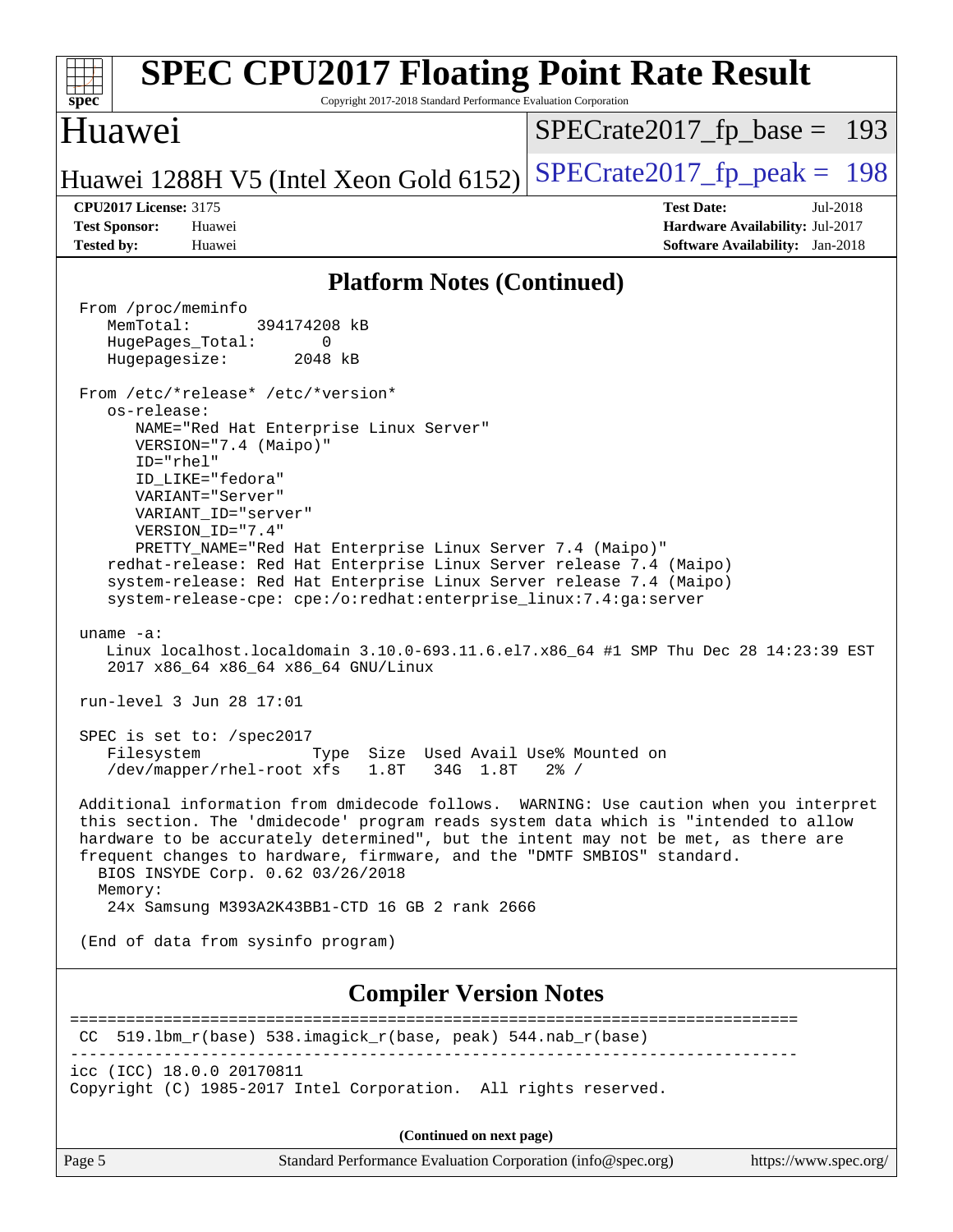| <b>SPEC CPU2017 Floating Point Rate Result</b><br>spec <sup>®</sup><br>Copyright 2017-2018 Standard Performance Evaluation Corporation                                                        |                                                                                                            |  |  |  |  |  |
|-----------------------------------------------------------------------------------------------------------------------------------------------------------------------------------------------|------------------------------------------------------------------------------------------------------------|--|--|--|--|--|
| Huawei                                                                                                                                                                                        | $SPECrate2017_fp\_base =$<br>193                                                                           |  |  |  |  |  |
| Huawei 1288H V5 (Intel Xeon Gold 6152)                                                                                                                                                        | $SPECTate2017$ _fp_peak = 198                                                                              |  |  |  |  |  |
| <b>CPU2017 License: 3175</b><br><b>Test Sponsor:</b><br>Huawei<br><b>Tested by:</b><br>Huawei                                                                                                 | <b>Test Date:</b><br>Jul-2018<br>Hardware Availability: Jul-2017<br><b>Software Availability:</b> Jan-2018 |  |  |  |  |  |
| <b>Compiler Version Notes (Continued)</b>                                                                                                                                                     |                                                                                                            |  |  |  |  |  |
|                                                                                                                                                                                               |                                                                                                            |  |  |  |  |  |
| $519.1bm_r(peak) 544.nab_r(peak)$<br>CC.                                                                                                                                                      |                                                                                                            |  |  |  |  |  |
| icc (ICC) 18.0.0 20170811<br>Copyright (C) 1985-2017 Intel Corporation. All rights reserved.                                                                                                  |                                                                                                            |  |  |  |  |  |
| CXXC 508.namd_r(base) 510.parest_r(base)                                                                                                                                                      |                                                                                                            |  |  |  |  |  |
| icpc (ICC) 18.0.0 20170811<br>Copyright (C) 1985-2017 Intel Corporation. All rights reserved.                                                                                                 |                                                                                                            |  |  |  |  |  |
| CXXC 508.namd_r(peak) 510.parest_r(peak)                                                                                                                                                      |                                                                                                            |  |  |  |  |  |
| icpc (ICC) 18.0.0 20170811<br>Copyright (C) 1985-2017 Intel Corporation. All rights reserved.                                                                                                 |                                                                                                            |  |  |  |  |  |
| CC 511.povray_r(base) 526.blender_r(base)                                                                                                                                                     |                                                                                                            |  |  |  |  |  |
| icpc (ICC) 18.0.0 20170811<br>Copyright (C) 1985-2017 Intel Corporation. All rights reserved.<br>icc (ICC) 18.0.0 20170811                                                                    |                                                                                                            |  |  |  |  |  |
| Copyright (C) 1985-2017 Intel Corporation. All rights reserved.<br>___________________________                                                                                                |                                                                                                            |  |  |  |  |  |
| 511.povray_r(peak) 526.blender_r(peak)<br>CC                                                                                                                                                  |                                                                                                            |  |  |  |  |  |
| icpc (ICC) 18.0.0 20170811<br>Copyright (C) 1985-2017 Intel Corporation. All rights reserved.<br>icc (ICC) 18.0.0 20170811<br>Copyright (C) 1985-2017 Intel Corporation. All rights reserved. |                                                                                                            |  |  |  |  |  |
| FC 507.cactuBSSN_r(base)                                                                                                                                                                      |                                                                                                            |  |  |  |  |  |
| icpc (ICC) 18.0.0 20170811<br>Copyright (C) 1985-2017 Intel Corporation. All rights reserved.<br>icc (ICC) 18.0.0 20170811                                                                    |                                                                                                            |  |  |  |  |  |
| (Continued on next page)                                                                                                                                                                      |                                                                                                            |  |  |  |  |  |
| Standard Performance Evaluation Corporation (info@spec.org)<br>Page 6                                                                                                                         | https://www.spec.org/                                                                                      |  |  |  |  |  |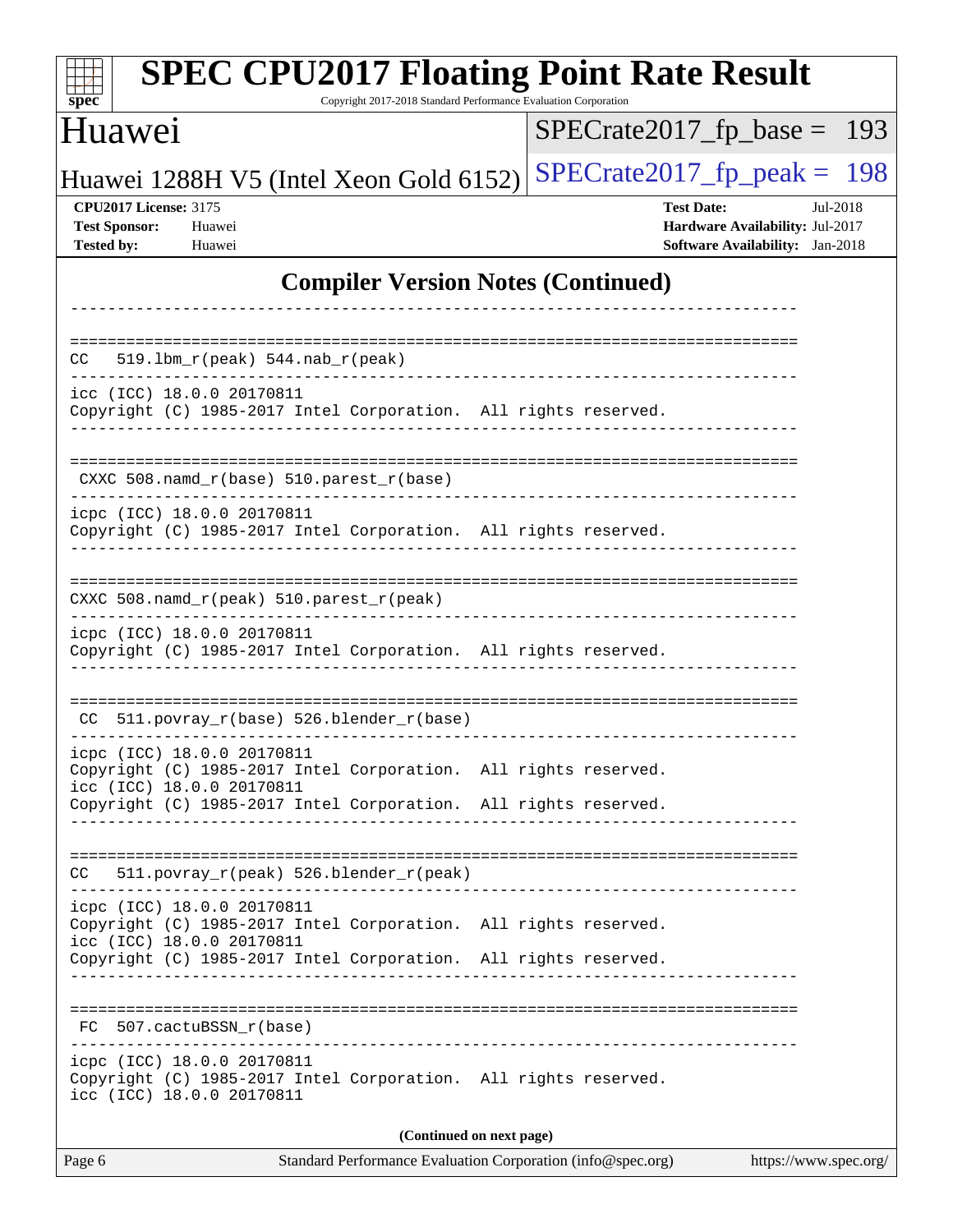

# **[SPEC CPU2017 Floating Point Rate Result](http://www.spec.org/auto/cpu2017/Docs/result-fields.html#SPECCPU2017FloatingPointRateResult)**

Copyright 2017-2018 Standard Performance Evaluation Corporation

#### Huawei

[SPECrate2017\\_fp\\_base =](http://www.spec.org/auto/cpu2017/Docs/result-fields.html#SPECrate2017fpbase) 193

Huawei 1288H V5 (Intel Xeon Gold 6152) SPECrate  $2017$  fp peak = 198

**[CPU2017 License:](http://www.spec.org/auto/cpu2017/Docs/result-fields.html#CPU2017License)** 3175 **[Test Date:](http://www.spec.org/auto/cpu2017/Docs/result-fields.html#TestDate)** Jul-2018 **[Test Sponsor:](http://www.spec.org/auto/cpu2017/Docs/result-fields.html#TestSponsor)** Huawei **[Hardware Availability:](http://www.spec.org/auto/cpu2017/Docs/result-fields.html#HardwareAvailability)** Jul-2017 **[Tested by:](http://www.spec.org/auto/cpu2017/Docs/result-fields.html#Testedby)** Huawei **[Software Availability:](http://www.spec.org/auto/cpu2017/Docs/result-fields.html#SoftwareAvailability)** Jan-2018

#### **[Compiler Version Notes \(Continued\)](http://www.spec.org/auto/cpu2017/Docs/result-fields.html#CompilerVersionNotes)**

| Copyright (C) 1985-2017 Intel Corporation. All rights reserved.<br>ifort (IFORT) 18.0.0 20170811<br>Copyright (C) 1985-2017 Intel Corporation. All rights reserved. | _________________________ |                                                                          |  |
|---------------------------------------------------------------------------------------------------------------------------------------------------------------------|---------------------------|--------------------------------------------------------------------------|--|
| FC 507.cactuBSSN_r(peak)                                                                                                                                            |                           |                                                                          |  |
| icpc (ICC) 18.0.0 20170811<br>Copyright (C) 1985-2017 Intel Corporation. All rights reserved.<br>icc (ICC) 18.0.0 20170811                                          |                           |                                                                          |  |
| Copyright (C) 1985-2017 Intel Corporation. All rights reserved.<br>ifort (IFORT) 18.0.0 20170811<br>Copyright (C) 1985-2017 Intel Corporation. All rights reserved. |                           |                                                                          |  |
|                                                                                                                                                                     |                           | FC 503.bwaves_r(base, peak) 549.fotonik3d_r(base, peak) 554.roms_r(base) |  |
| ifort (IFORT) 18.0.0 20170811<br>Copyright (C) 1985-2017 Intel Corporation. All rights reserved.                                                                    |                           |                                                                          |  |
| $FC 554.rows_r (peak)$                                                                                                                                              |                           |                                                                          |  |
| ifort (IFORT) 18.0.0 20170811<br>Copyright (C) 1985-2017 Intel Corporation. All rights reserved.                                                                    |                           |                                                                          |  |
| $CC$ 521.wrf_r(base) 527.cam4_r(base)                                                                                                                               |                           |                                                                          |  |
| ifort (IFORT) 18.0.0 20170811<br>Copyright (C) 1985-2017 Intel Corporation. All rights reserved.<br>icc (ICC) 18.0.0 20170811                                       |                           |                                                                          |  |
| Copyright (C) 1985-2017 Intel Corporation. All rights reserved.                                                                                                     |                           |                                                                          |  |
| CC<br>$521.wrf_r(peak) 527.cam4_r(peak)$                                                                                                                            |                           |                                                                          |  |
| ifort (IFORT) 18.0.0 20170811<br>Copyright (C) 1985-2017 Intel Corporation. All rights reserved.<br>icc (ICC) 18.0.0 20170811                                       |                           |                                                                          |  |
| Copyright (C) 1985-2017 Intel Corporation. All rights reserved.                                                                                                     |                           |                                                                          |  |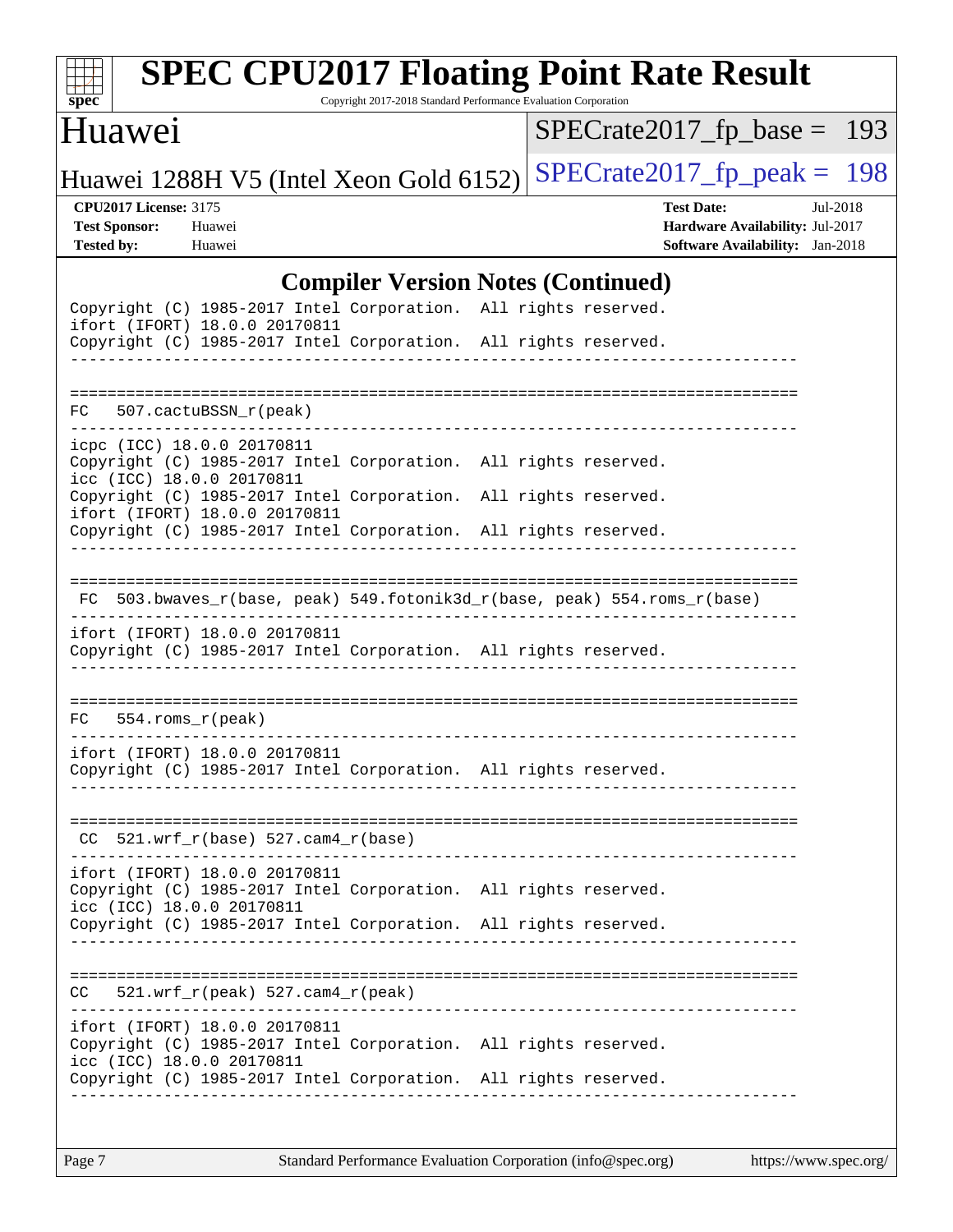| $Spec^*$                       | Copyright 2017-2018 Standard Performance Evaluation Corporation | <b>SPEC CPU2017 Floating Point Rate Result</b>                       |            |
|--------------------------------|-----------------------------------------------------------------|----------------------------------------------------------------------|------------|
| Huawei                         |                                                                 | $SPECrate2017_fp\_base = 193$                                        |            |
|                                |                                                                 | Huawei 1288H V5 (Intel Xeon Gold 6152) SPECrate2017_fp_peak = $1981$ |            |
| <b>CPU2017 License: 3175</b>   |                                                                 | <b>Test Date:</b>                                                    | $Jul-2018$ |
| <b>Test Sponsor:</b><br>Huawei |                                                                 | Hardware Availability: Jul-2017                                      |            |
| <b>Tested by:</b><br>Huawei    |                                                                 | <b>Software Availability:</b> Jan-2018                               |            |

## **[Base Compiler Invocation](http://www.spec.org/auto/cpu2017/Docs/result-fields.html#BaseCompilerInvocation)**

[C benchmarks](http://www.spec.org/auto/cpu2017/Docs/result-fields.html#Cbenchmarks):

[icc](http://www.spec.org/cpu2017/results/res2018q3/cpu2017-20180705-07548.flags.html#user_CCbase_intel_icc_18.0_66fc1ee009f7361af1fbd72ca7dcefbb700085f36577c54f309893dd4ec40d12360134090235512931783d35fd58c0460139e722d5067c5574d8eaf2b3e37e92)

[C++ benchmarks](http://www.spec.org/auto/cpu2017/Docs/result-fields.html#CXXbenchmarks): [icpc](http://www.spec.org/cpu2017/results/res2018q3/cpu2017-20180705-07548.flags.html#user_CXXbase_intel_icpc_18.0_c510b6838c7f56d33e37e94d029a35b4a7bccf4766a728ee175e80a419847e808290a9b78be685c44ab727ea267ec2f070ec5dc83b407c0218cded6866a35d07)

[Fortran benchmarks:](http://www.spec.org/auto/cpu2017/Docs/result-fields.html#Fortranbenchmarks) [ifort](http://www.spec.org/cpu2017/results/res2018q3/cpu2017-20180705-07548.flags.html#user_FCbase_intel_ifort_18.0_8111460550e3ca792625aed983ce982f94888b8b503583aa7ba2b8303487b4d8a21a13e7191a45c5fd58ff318f48f9492884d4413fa793fd88dd292cad7027ca)

[Benchmarks using both Fortran and C](http://www.spec.org/auto/cpu2017/Docs/result-fields.html#BenchmarksusingbothFortranandC): [ifort](http://www.spec.org/cpu2017/results/res2018q3/cpu2017-20180705-07548.flags.html#user_CC_FCbase_intel_ifort_18.0_8111460550e3ca792625aed983ce982f94888b8b503583aa7ba2b8303487b4d8a21a13e7191a45c5fd58ff318f48f9492884d4413fa793fd88dd292cad7027ca) [icc](http://www.spec.org/cpu2017/results/res2018q3/cpu2017-20180705-07548.flags.html#user_CC_FCbase_intel_icc_18.0_66fc1ee009f7361af1fbd72ca7dcefbb700085f36577c54f309893dd4ec40d12360134090235512931783d35fd58c0460139e722d5067c5574d8eaf2b3e37e92)

[Benchmarks using both C and C++:](http://www.spec.org/auto/cpu2017/Docs/result-fields.html#BenchmarksusingbothCandCXX) [icpc](http://www.spec.org/cpu2017/results/res2018q3/cpu2017-20180705-07548.flags.html#user_CC_CXXbase_intel_icpc_18.0_c510b6838c7f56d33e37e94d029a35b4a7bccf4766a728ee175e80a419847e808290a9b78be685c44ab727ea267ec2f070ec5dc83b407c0218cded6866a35d07) [icc](http://www.spec.org/cpu2017/results/res2018q3/cpu2017-20180705-07548.flags.html#user_CC_CXXbase_intel_icc_18.0_66fc1ee009f7361af1fbd72ca7dcefbb700085f36577c54f309893dd4ec40d12360134090235512931783d35fd58c0460139e722d5067c5574d8eaf2b3e37e92)

[Benchmarks using Fortran, C, and C++](http://www.spec.org/auto/cpu2017/Docs/result-fields.html#BenchmarksusingFortranCandCXX): [icpc](http://www.spec.org/cpu2017/results/res2018q3/cpu2017-20180705-07548.flags.html#user_CC_CXX_FCbase_intel_icpc_18.0_c510b6838c7f56d33e37e94d029a35b4a7bccf4766a728ee175e80a419847e808290a9b78be685c44ab727ea267ec2f070ec5dc83b407c0218cded6866a35d07) [icc](http://www.spec.org/cpu2017/results/res2018q3/cpu2017-20180705-07548.flags.html#user_CC_CXX_FCbase_intel_icc_18.0_66fc1ee009f7361af1fbd72ca7dcefbb700085f36577c54f309893dd4ec40d12360134090235512931783d35fd58c0460139e722d5067c5574d8eaf2b3e37e92) [ifort](http://www.spec.org/cpu2017/results/res2018q3/cpu2017-20180705-07548.flags.html#user_CC_CXX_FCbase_intel_ifort_18.0_8111460550e3ca792625aed983ce982f94888b8b503583aa7ba2b8303487b4d8a21a13e7191a45c5fd58ff318f48f9492884d4413fa793fd88dd292cad7027ca)

## **[Base Portability Flags](http://www.spec.org/auto/cpu2017/Docs/result-fields.html#BasePortabilityFlags)**

 503.bwaves\_r: [-DSPEC\\_LP64](http://www.spec.org/cpu2017/results/res2018q3/cpu2017-20180705-07548.flags.html#suite_basePORTABILITY503_bwaves_r_DSPEC_LP64) 507.cactuBSSN\_r: [-DSPEC\\_LP64](http://www.spec.org/cpu2017/results/res2018q3/cpu2017-20180705-07548.flags.html#suite_basePORTABILITY507_cactuBSSN_r_DSPEC_LP64) 508.namd\_r: [-DSPEC\\_LP64](http://www.spec.org/cpu2017/results/res2018q3/cpu2017-20180705-07548.flags.html#suite_basePORTABILITY508_namd_r_DSPEC_LP64) 510.parest\_r: [-DSPEC\\_LP64](http://www.spec.org/cpu2017/results/res2018q3/cpu2017-20180705-07548.flags.html#suite_basePORTABILITY510_parest_r_DSPEC_LP64) 511.povray\_r: [-DSPEC\\_LP64](http://www.spec.org/cpu2017/results/res2018q3/cpu2017-20180705-07548.flags.html#suite_basePORTABILITY511_povray_r_DSPEC_LP64) 519.lbm\_r: [-DSPEC\\_LP64](http://www.spec.org/cpu2017/results/res2018q3/cpu2017-20180705-07548.flags.html#suite_basePORTABILITY519_lbm_r_DSPEC_LP64) 521.wrf\_r: [-DSPEC\\_LP64](http://www.spec.org/cpu2017/results/res2018q3/cpu2017-20180705-07548.flags.html#suite_basePORTABILITY521_wrf_r_DSPEC_LP64) [-DSPEC\\_CASE\\_FLAG](http://www.spec.org/cpu2017/results/res2018q3/cpu2017-20180705-07548.flags.html#b521.wrf_r_baseCPORTABILITY_DSPEC_CASE_FLAG) [-convert big\\_endian](http://www.spec.org/cpu2017/results/res2018q3/cpu2017-20180705-07548.flags.html#user_baseFPORTABILITY521_wrf_r_convert_big_endian_c3194028bc08c63ac5d04de18c48ce6d347e4e562e8892b8bdbdc0214820426deb8554edfa529a3fb25a586e65a3d812c835984020483e7e73212c4d31a38223) 526.blender\_r: [-DSPEC\\_LP64](http://www.spec.org/cpu2017/results/res2018q3/cpu2017-20180705-07548.flags.html#suite_basePORTABILITY526_blender_r_DSPEC_LP64) [-DSPEC\\_LINUX](http://www.spec.org/cpu2017/results/res2018q3/cpu2017-20180705-07548.flags.html#b526.blender_r_baseCPORTABILITY_DSPEC_LINUX) [-funsigned-char](http://www.spec.org/cpu2017/results/res2018q3/cpu2017-20180705-07548.flags.html#user_baseCPORTABILITY526_blender_r_force_uchar_40c60f00ab013830e2dd6774aeded3ff59883ba5a1fc5fc14077f794d777847726e2a5858cbc7672e36e1b067e7e5c1d9a74f7176df07886a243d7cc18edfe67) 527.cam4\_r: [-DSPEC\\_LP64](http://www.spec.org/cpu2017/results/res2018q3/cpu2017-20180705-07548.flags.html#suite_basePORTABILITY527_cam4_r_DSPEC_LP64) [-DSPEC\\_CASE\\_FLAG](http://www.spec.org/cpu2017/results/res2018q3/cpu2017-20180705-07548.flags.html#b527.cam4_r_baseCPORTABILITY_DSPEC_CASE_FLAG) 538.imagick\_r: [-DSPEC\\_LP64](http://www.spec.org/cpu2017/results/res2018q3/cpu2017-20180705-07548.flags.html#suite_basePORTABILITY538_imagick_r_DSPEC_LP64) 544.nab\_r: [-DSPEC\\_LP64](http://www.spec.org/cpu2017/results/res2018q3/cpu2017-20180705-07548.flags.html#suite_basePORTABILITY544_nab_r_DSPEC_LP64) 549.fotonik3d\_r: [-DSPEC\\_LP64](http://www.spec.org/cpu2017/results/res2018q3/cpu2017-20180705-07548.flags.html#suite_basePORTABILITY549_fotonik3d_r_DSPEC_LP64) 554.roms\_r: [-DSPEC\\_LP64](http://www.spec.org/cpu2017/results/res2018q3/cpu2017-20180705-07548.flags.html#suite_basePORTABILITY554_roms_r_DSPEC_LP64)

# **[Base Optimization Flags](http://www.spec.org/auto/cpu2017/Docs/result-fields.html#BaseOptimizationFlags)**

[C benchmarks](http://www.spec.org/auto/cpu2017/Docs/result-fields.html#Cbenchmarks):

[-xCORE-AVX2](http://www.spec.org/cpu2017/results/res2018q3/cpu2017-20180705-07548.flags.html#user_CCbase_f-xCORE-AVX2) [-ipo](http://www.spec.org/cpu2017/results/res2018q3/cpu2017-20180705-07548.flags.html#user_CCbase_f-ipo) [-O3](http://www.spec.org/cpu2017/results/res2018q3/cpu2017-20180705-07548.flags.html#user_CCbase_f-O3) [-no-prec-div](http://www.spec.org/cpu2017/results/res2018q3/cpu2017-20180705-07548.flags.html#user_CCbase_f-no-prec-div) [-qopt-prefetch](http://www.spec.org/cpu2017/results/res2018q3/cpu2017-20180705-07548.flags.html#user_CCbase_f-qopt-prefetch) [-ffinite-math-only](http://www.spec.org/cpu2017/results/res2018q3/cpu2017-20180705-07548.flags.html#user_CCbase_f_finite_math_only_cb91587bd2077682c4b38af759c288ed7c732db004271a9512da14a4f8007909a5f1427ecbf1a0fb78ff2a814402c6114ac565ca162485bbcae155b5e4258871) [-qopt-mem-layout-trans=3](http://www.spec.org/cpu2017/results/res2018q3/cpu2017-20180705-07548.flags.html#user_CCbase_f-qopt-mem-layout-trans_de80db37974c74b1f0e20d883f0b675c88c3b01e9d123adea9b28688d64333345fb62bc4a798493513fdb68f60282f9a726aa07f478b2f7113531aecce732043)

[C++ benchmarks:](http://www.spec.org/auto/cpu2017/Docs/result-fields.html#CXXbenchmarks) [-xCORE-AVX2](http://www.spec.org/cpu2017/results/res2018q3/cpu2017-20180705-07548.flags.html#user_CXXbase_f-xCORE-AVX2) [-ipo](http://www.spec.org/cpu2017/results/res2018q3/cpu2017-20180705-07548.flags.html#user_CXXbase_f-ipo) [-O3](http://www.spec.org/cpu2017/results/res2018q3/cpu2017-20180705-07548.flags.html#user_CXXbase_f-O3) [-no-prec-div](http://www.spec.org/cpu2017/results/res2018q3/cpu2017-20180705-07548.flags.html#user_CXXbase_f-no-prec-div) [-qopt-prefetch](http://www.spec.org/cpu2017/results/res2018q3/cpu2017-20180705-07548.flags.html#user_CXXbase_f-qopt-prefetch) [-ffinite-math-only](http://www.spec.org/cpu2017/results/res2018q3/cpu2017-20180705-07548.flags.html#user_CXXbase_f_finite_math_only_cb91587bd2077682c4b38af759c288ed7c732db004271a9512da14a4f8007909a5f1427ecbf1a0fb78ff2a814402c6114ac565ca162485bbcae155b5e4258871)

**(Continued on next page)**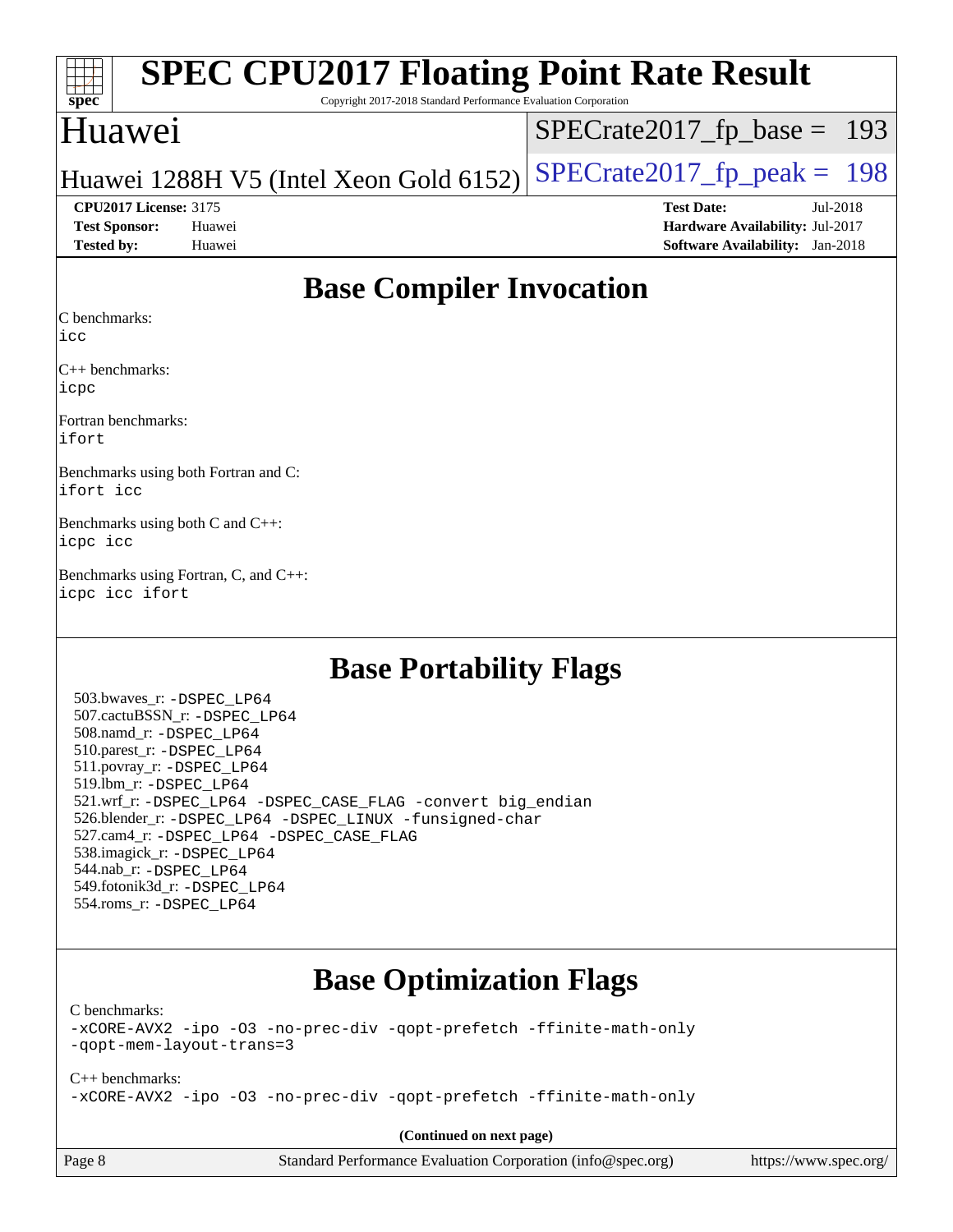

[-xCORE-AVX2](http://www.spec.org/cpu2017/results/res2018q3/cpu2017-20180705-07548.flags.html#user_CC_FCbase_f-xCORE-AVX2) [-ipo](http://www.spec.org/cpu2017/results/res2018q3/cpu2017-20180705-07548.flags.html#user_CC_FCbase_f-ipo) [-O3](http://www.spec.org/cpu2017/results/res2018q3/cpu2017-20180705-07548.flags.html#user_CC_FCbase_f-O3) [-no-prec-div](http://www.spec.org/cpu2017/results/res2018q3/cpu2017-20180705-07548.flags.html#user_CC_FCbase_f-no-prec-div) [-qopt-prefetch](http://www.spec.org/cpu2017/results/res2018q3/cpu2017-20180705-07548.flags.html#user_CC_FCbase_f-qopt-prefetch) [-ffinite-math-only](http://www.spec.org/cpu2017/results/res2018q3/cpu2017-20180705-07548.flags.html#user_CC_FCbase_f_finite_math_only_cb91587bd2077682c4b38af759c288ed7c732db004271a9512da14a4f8007909a5f1427ecbf1a0fb78ff2a814402c6114ac565ca162485bbcae155b5e4258871) [-qopt-mem-layout-trans=3](http://www.spec.org/cpu2017/results/res2018q3/cpu2017-20180705-07548.flags.html#user_CC_FCbase_f-qopt-mem-layout-trans_de80db37974c74b1f0e20d883f0b675c88c3b01e9d123adea9b28688d64333345fb62bc4a798493513fdb68f60282f9a726aa07f478b2f7113531aecce732043) [-nostandard-realloc-lhs](http://www.spec.org/cpu2017/results/res2018q3/cpu2017-20180705-07548.flags.html#user_CC_FCbase_f_2003_std_realloc_82b4557e90729c0f113870c07e44d33d6f5a304b4f63d4c15d2d0f1fab99f5daaed73bdb9275d9ae411527f28b936061aa8b9c8f2d63842963b95c9dd6426b8a) [-align array32byte](http://www.spec.org/cpu2017/results/res2018q3/cpu2017-20180705-07548.flags.html#user_CC_FCbase_align_array32byte_b982fe038af199962ba9a80c053b8342c548c85b40b8e86eb3cc33dee0d7986a4af373ac2d51c3f7cf710a18d62fdce2948f201cd044323541f22fc0fffc51b6)

#### [Benchmarks using both C and C++](http://www.spec.org/auto/cpu2017/Docs/result-fields.html#BenchmarksusingbothCandCXX): [-xCORE-AVX2](http://www.spec.org/cpu2017/results/res2018q3/cpu2017-20180705-07548.flags.html#user_CC_CXXbase_f-xCORE-AVX2) [-ipo](http://www.spec.org/cpu2017/results/res2018q3/cpu2017-20180705-07548.flags.html#user_CC_CXXbase_f-ipo) [-O3](http://www.spec.org/cpu2017/results/res2018q3/cpu2017-20180705-07548.flags.html#user_CC_CXXbase_f-O3) [-no-prec-div](http://www.spec.org/cpu2017/results/res2018q3/cpu2017-20180705-07548.flags.html#user_CC_CXXbase_f-no-prec-div) [-qopt-prefetch](http://www.spec.org/cpu2017/results/res2018q3/cpu2017-20180705-07548.flags.html#user_CC_CXXbase_f-qopt-prefetch) [-ffinite-math-only](http://www.spec.org/cpu2017/results/res2018q3/cpu2017-20180705-07548.flags.html#user_CC_CXXbase_f_finite_math_only_cb91587bd2077682c4b38af759c288ed7c732db004271a9512da14a4f8007909a5f1427ecbf1a0fb78ff2a814402c6114ac565ca162485bbcae155b5e4258871) [-qopt-mem-layout-trans=3](http://www.spec.org/cpu2017/results/res2018q3/cpu2017-20180705-07548.flags.html#user_CC_CXXbase_f-qopt-mem-layout-trans_de80db37974c74b1f0e20d883f0b675c88c3b01e9d123adea9b28688d64333345fb62bc4a798493513fdb68f60282f9a726aa07f478b2f7113531aecce732043)

[Benchmarks using Fortran, C, and C++:](http://www.spec.org/auto/cpu2017/Docs/result-fields.html#BenchmarksusingFortranCandCXX)

[-xCORE-AVX2](http://www.spec.org/cpu2017/results/res2018q3/cpu2017-20180705-07548.flags.html#user_CC_CXX_FCbase_f-xCORE-AVX2) [-ipo](http://www.spec.org/cpu2017/results/res2018q3/cpu2017-20180705-07548.flags.html#user_CC_CXX_FCbase_f-ipo) [-O3](http://www.spec.org/cpu2017/results/res2018q3/cpu2017-20180705-07548.flags.html#user_CC_CXX_FCbase_f-O3) [-no-prec-div](http://www.spec.org/cpu2017/results/res2018q3/cpu2017-20180705-07548.flags.html#user_CC_CXX_FCbase_f-no-prec-div) [-qopt-prefetch](http://www.spec.org/cpu2017/results/res2018q3/cpu2017-20180705-07548.flags.html#user_CC_CXX_FCbase_f-qopt-prefetch) [-ffinite-math-only](http://www.spec.org/cpu2017/results/res2018q3/cpu2017-20180705-07548.flags.html#user_CC_CXX_FCbase_f_finite_math_only_cb91587bd2077682c4b38af759c288ed7c732db004271a9512da14a4f8007909a5f1427ecbf1a0fb78ff2a814402c6114ac565ca162485bbcae155b5e4258871) [-qopt-mem-layout-trans=3](http://www.spec.org/cpu2017/results/res2018q3/cpu2017-20180705-07548.flags.html#user_CC_CXX_FCbase_f-qopt-mem-layout-trans_de80db37974c74b1f0e20d883f0b675c88c3b01e9d123adea9b28688d64333345fb62bc4a798493513fdb68f60282f9a726aa07f478b2f7113531aecce732043) [-nostandard-realloc-lhs](http://www.spec.org/cpu2017/results/res2018q3/cpu2017-20180705-07548.flags.html#user_CC_CXX_FCbase_f_2003_std_realloc_82b4557e90729c0f113870c07e44d33d6f5a304b4f63d4c15d2d0f1fab99f5daaed73bdb9275d9ae411527f28b936061aa8b9c8f2d63842963b95c9dd6426b8a) [-align array32byte](http://www.spec.org/cpu2017/results/res2018q3/cpu2017-20180705-07548.flags.html#user_CC_CXX_FCbase_align_array32byte_b982fe038af199962ba9a80c053b8342c548c85b40b8e86eb3cc33dee0d7986a4af373ac2d51c3f7cf710a18d62fdce2948f201cd044323541f22fc0fffc51b6)

# **[Base Other Flags](http://www.spec.org/auto/cpu2017/Docs/result-fields.html#BaseOtherFlags)**

[C benchmarks](http://www.spec.org/auto/cpu2017/Docs/result-fields.html#Cbenchmarks):  $-m64 - std= c11$  $-m64 - std= c11$ [C++ benchmarks:](http://www.spec.org/auto/cpu2017/Docs/result-fields.html#CXXbenchmarks) [-m64](http://www.spec.org/cpu2017/results/res2018q3/cpu2017-20180705-07548.flags.html#user_CXXbase_intel_intel64_18.0_af43caccfc8ded86e7699f2159af6efc7655f51387b94da716254467f3c01020a5059329e2569e4053f409e7c9202a7efc638f7a6d1ffb3f52dea4a3e31d82ab) [Fortran benchmarks](http://www.spec.org/auto/cpu2017/Docs/result-fields.html#Fortranbenchmarks):  $-m64$ [Benchmarks using both Fortran and C](http://www.spec.org/auto/cpu2017/Docs/result-fields.html#BenchmarksusingbothFortranandC):  $-m64 - std = c11$  $-m64 - std = c11$ [Benchmarks using both C and C++](http://www.spec.org/auto/cpu2017/Docs/result-fields.html#BenchmarksusingbothCandCXX):  $-m64 - std= c11$  $-m64 - std= c11$ [Benchmarks using Fortran, C, and C++:](http://www.spec.org/auto/cpu2017/Docs/result-fields.html#BenchmarksusingFortranCandCXX)  $-m64 - std= c11$  $-m64 - std= c11$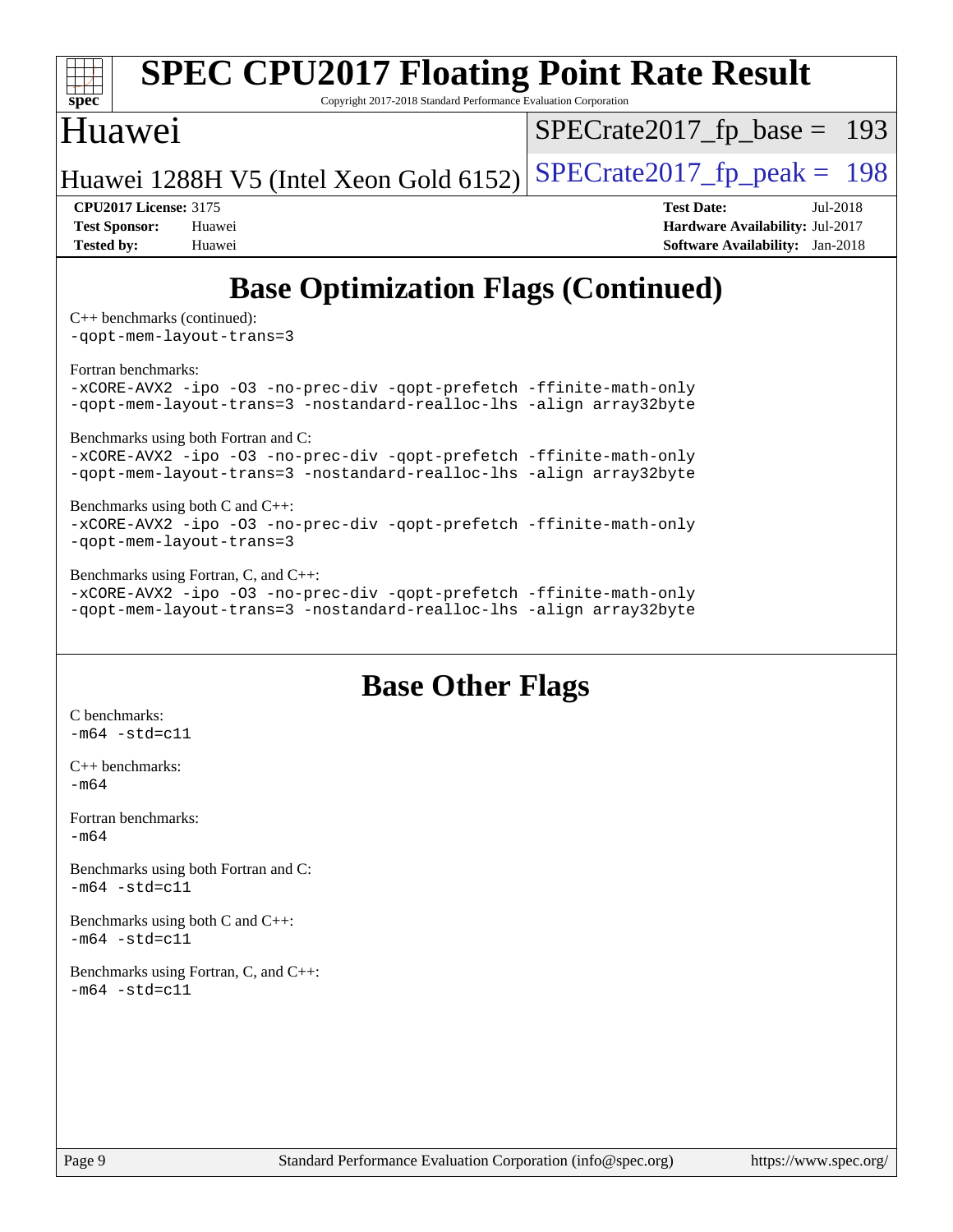| spec |  |  |
|------|--|--|
|------|--|--|

# **[SPEC CPU2017 Floating Point Rate Result](http://www.spec.org/auto/cpu2017/Docs/result-fields.html#SPECCPU2017FloatingPointRateResult)**

Copyright 2017-2018 Standard Performance Evaluation Corporation

## Huawei

[SPECrate2017\\_fp\\_base =](http://www.spec.org/auto/cpu2017/Docs/result-fields.html#SPECrate2017fpbase) 193

## Huawei 1288H V5 (Intel Xeon Gold 6152) SPECrate  $2017$  fp peak = 198

**[Tested by:](http://www.spec.org/auto/cpu2017/Docs/result-fields.html#Testedby)** Huawei **[Software Availability:](http://www.spec.org/auto/cpu2017/Docs/result-fields.html#SoftwareAvailability)** Jan-2018

**[CPU2017 License:](http://www.spec.org/auto/cpu2017/Docs/result-fields.html#CPU2017License)** 3175 **[Test Date:](http://www.spec.org/auto/cpu2017/Docs/result-fields.html#TestDate)** Jul-2018 **[Test Sponsor:](http://www.spec.org/auto/cpu2017/Docs/result-fields.html#TestSponsor)** Huawei **[Hardware Availability:](http://www.spec.org/auto/cpu2017/Docs/result-fields.html#HardwareAvailability)** Jul-2017

# **[Peak Compiler Invocation](http://www.spec.org/auto/cpu2017/Docs/result-fields.html#PeakCompilerInvocation)**

[C benchmarks:](http://www.spec.org/auto/cpu2017/Docs/result-fields.html#Cbenchmarks)

[icc](http://www.spec.org/cpu2017/results/res2018q3/cpu2017-20180705-07548.flags.html#user_CCpeak_intel_icc_18.0_66fc1ee009f7361af1fbd72ca7dcefbb700085f36577c54f309893dd4ec40d12360134090235512931783d35fd58c0460139e722d5067c5574d8eaf2b3e37e92)

[C++ benchmarks](http://www.spec.org/auto/cpu2017/Docs/result-fields.html#CXXbenchmarks): [icpc](http://www.spec.org/cpu2017/results/res2018q3/cpu2017-20180705-07548.flags.html#user_CXXpeak_intel_icpc_18.0_c510b6838c7f56d33e37e94d029a35b4a7bccf4766a728ee175e80a419847e808290a9b78be685c44ab727ea267ec2f070ec5dc83b407c0218cded6866a35d07)

[Fortran benchmarks:](http://www.spec.org/auto/cpu2017/Docs/result-fields.html#Fortranbenchmarks) [ifort](http://www.spec.org/cpu2017/results/res2018q3/cpu2017-20180705-07548.flags.html#user_FCpeak_intel_ifort_18.0_8111460550e3ca792625aed983ce982f94888b8b503583aa7ba2b8303487b4d8a21a13e7191a45c5fd58ff318f48f9492884d4413fa793fd88dd292cad7027ca)

[Benchmarks using both Fortran and C:](http://www.spec.org/auto/cpu2017/Docs/result-fields.html#BenchmarksusingbothFortranandC) [ifort](http://www.spec.org/cpu2017/results/res2018q3/cpu2017-20180705-07548.flags.html#user_CC_FCpeak_intel_ifort_18.0_8111460550e3ca792625aed983ce982f94888b8b503583aa7ba2b8303487b4d8a21a13e7191a45c5fd58ff318f48f9492884d4413fa793fd88dd292cad7027ca) [icc](http://www.spec.org/cpu2017/results/res2018q3/cpu2017-20180705-07548.flags.html#user_CC_FCpeak_intel_icc_18.0_66fc1ee009f7361af1fbd72ca7dcefbb700085f36577c54f309893dd4ec40d12360134090235512931783d35fd58c0460139e722d5067c5574d8eaf2b3e37e92)

[Benchmarks using both C and C++](http://www.spec.org/auto/cpu2017/Docs/result-fields.html#BenchmarksusingbothCandCXX): [icpc](http://www.spec.org/cpu2017/results/res2018q3/cpu2017-20180705-07548.flags.html#user_CC_CXXpeak_intel_icpc_18.0_c510b6838c7f56d33e37e94d029a35b4a7bccf4766a728ee175e80a419847e808290a9b78be685c44ab727ea267ec2f070ec5dc83b407c0218cded6866a35d07) [icc](http://www.spec.org/cpu2017/results/res2018q3/cpu2017-20180705-07548.flags.html#user_CC_CXXpeak_intel_icc_18.0_66fc1ee009f7361af1fbd72ca7dcefbb700085f36577c54f309893dd4ec40d12360134090235512931783d35fd58c0460139e722d5067c5574d8eaf2b3e37e92)

[Benchmarks using Fortran, C, and C++:](http://www.spec.org/auto/cpu2017/Docs/result-fields.html#BenchmarksusingFortranCandCXX) [icpc](http://www.spec.org/cpu2017/results/res2018q3/cpu2017-20180705-07548.flags.html#user_CC_CXX_FCpeak_intel_icpc_18.0_c510b6838c7f56d33e37e94d029a35b4a7bccf4766a728ee175e80a419847e808290a9b78be685c44ab727ea267ec2f070ec5dc83b407c0218cded6866a35d07) [icc](http://www.spec.org/cpu2017/results/res2018q3/cpu2017-20180705-07548.flags.html#user_CC_CXX_FCpeak_intel_icc_18.0_66fc1ee009f7361af1fbd72ca7dcefbb700085f36577c54f309893dd4ec40d12360134090235512931783d35fd58c0460139e722d5067c5574d8eaf2b3e37e92) [ifort](http://www.spec.org/cpu2017/results/res2018q3/cpu2017-20180705-07548.flags.html#user_CC_CXX_FCpeak_intel_ifort_18.0_8111460550e3ca792625aed983ce982f94888b8b503583aa7ba2b8303487b4d8a21a13e7191a45c5fd58ff318f48f9492884d4413fa793fd88dd292cad7027ca)

# **[Peak Portability Flags](http://www.spec.org/auto/cpu2017/Docs/result-fields.html#PeakPortabilityFlags)**

Same as Base Portability Flags

# **[Peak Optimization Flags](http://www.spec.org/auto/cpu2017/Docs/result-fields.html#PeakOptimizationFlags)**

[C benchmarks](http://www.spec.org/auto/cpu2017/Docs/result-fields.html#Cbenchmarks):

| $519.$ lbm_r: -prof-qen(pass 1) -prof-use(pass 2) -ipo -xCORE-AVX2 -03<br>-no-prec-div -qopt-prefetch -ffinite-math-only<br>-gopt-mem-layout-trans=3 |
|------------------------------------------------------------------------------------------------------------------------------------------------------|
| 538.imagick_r: -xCORE-AVX2 -ipo -03 -no-prec-div -qopt-prefetch<br>-ffinite-math-only -gopt-mem-layout-trans=3                                       |
| 544.nab_r: Same as $519.1$ bm r                                                                                                                      |
| $C_{++}$ benchmarks:                                                                                                                                 |
| 508.namd_r: -prof-gen(pass 1) -prof-use(pass 2) -ipo -xCORE-AVX2 -03<br>-no-prec-div -qopt-prefetch -ffinite-math-only<br>-gopt-mem-layout-trans=3   |

**(Continued on next page)**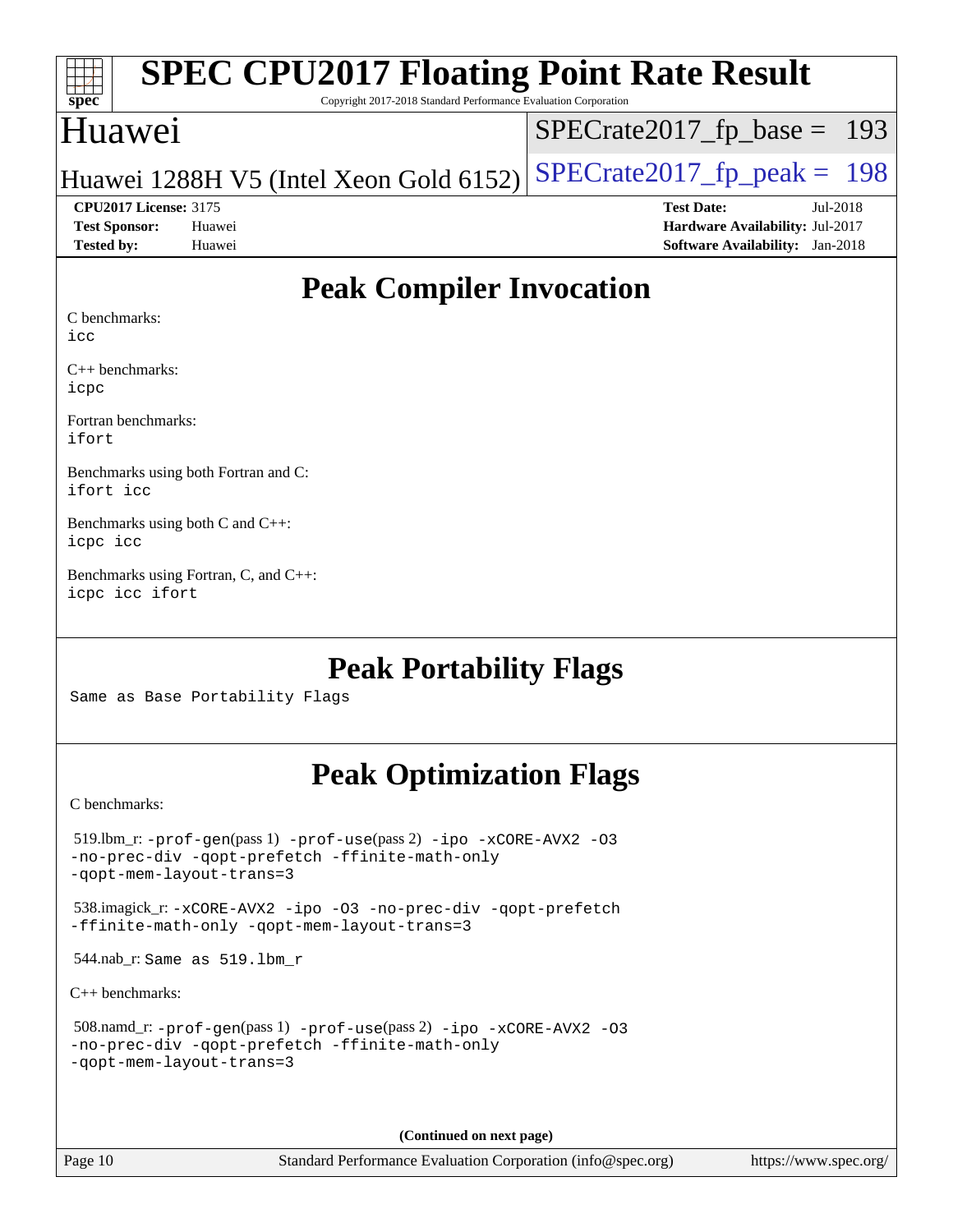| $spec^*$                                                                                                                                                                                                                  | Copyright 2017-2018 Standard Performance Evaluation Corporation | <b>SPEC CPU2017 Floating Point Rate Result</b>                                                             |
|---------------------------------------------------------------------------------------------------------------------------------------------------------------------------------------------------------------------------|-----------------------------------------------------------------|------------------------------------------------------------------------------------------------------------|
| Huawei                                                                                                                                                                                                                    |                                                                 | $SPECrate2017_fp\_base = 193$                                                                              |
| Huawei 1288H V5 (Intel Xeon Gold 6152)                                                                                                                                                                                    |                                                                 | $SPECTate2017$ _fp_peak = 198                                                                              |
| <b>CPU2017 License: 3175</b><br><b>Test Sponsor:</b><br>Huawei<br><b>Tested by:</b><br>Huawei                                                                                                                             |                                                                 | <b>Test Date:</b><br>Jul-2018<br>Hardware Availability: Jul-2017<br><b>Software Availability:</b> Jan-2018 |
|                                                                                                                                                                                                                           |                                                                 | <b>Peak Optimization Flags (Continued)</b>                                                                 |
| $510.parest_r: basepeak = yes$                                                                                                                                                                                            |                                                                 |                                                                                                            |
| Fortran benchmarks:                                                                                                                                                                                                       |                                                                 |                                                                                                            |
| 503.bwaves_r: -xCORE-AVX2 -ipo -03 -no-prec-div -qopt-prefetch<br>-ffinite-math-only -qopt-mem-layout-trans=3<br>-nostandard-realloc-lhs -align array32byte                                                               |                                                                 |                                                                                                            |
| 549.fotonik3d_r: Same as 503.bwaves r                                                                                                                                                                                     |                                                                 |                                                                                                            |
| 554.roms_r: -prof-gen(pass 1) -prof-use(pass 2) -ipo -xCORE-AVX2 -03<br>-no-prec-div -qopt-prefetch -ffinite-math-only<br>-qopt-mem-layout-trans=3 -nostandard-realloc-lhs<br>-align array32byte                          |                                                                 |                                                                                                            |
| Benchmarks using both Fortran and C:<br>-prof-gen(pass 1) -prof-use(pass 2) -ipo -xCORE-AVX2 -03<br>-no-prec-div -qopt-prefetch -ffinite-math-only<br>-qopt-mem-layout-trans=3 -nostandard-realloc-lhs -align array32byte |                                                                 |                                                                                                            |
| Benchmarks using both C and C++:<br>$-prof-gen(pass 1) -prof-use(pass 2) -ipo -xCORE-AVX2 -O3$<br>-no-prec-div -qopt-prefetch -ffinite-math-only<br>-qopt-mem-layout-trans=3                                              |                                                                 |                                                                                                            |
| Benchmarks using Fortran, C, and C++:                                                                                                                                                                                     |                                                                 |                                                                                                            |
| $507.cactuBSSN_r$ : basepeak = yes                                                                                                                                                                                        |                                                                 |                                                                                                            |
|                                                                                                                                                                                                                           | <b>Peak Other Flags</b>                                         |                                                                                                            |
| C benchmarks:<br>$-m64 - std= c11$                                                                                                                                                                                        |                                                                 |                                                                                                            |
| $C++$ benchmarks:<br>$-m64$                                                                                                                                                                                               |                                                                 |                                                                                                            |
| Fortran benchmarks:<br>$-m64$                                                                                                                                                                                             |                                                                 |                                                                                                            |
| Benchmarks using both Fortran and C:<br>$-m64 - std = c11$                                                                                                                                                                |                                                                 |                                                                                                            |
|                                                                                                                                                                                                                           | (Continued on next page)                                        |                                                                                                            |